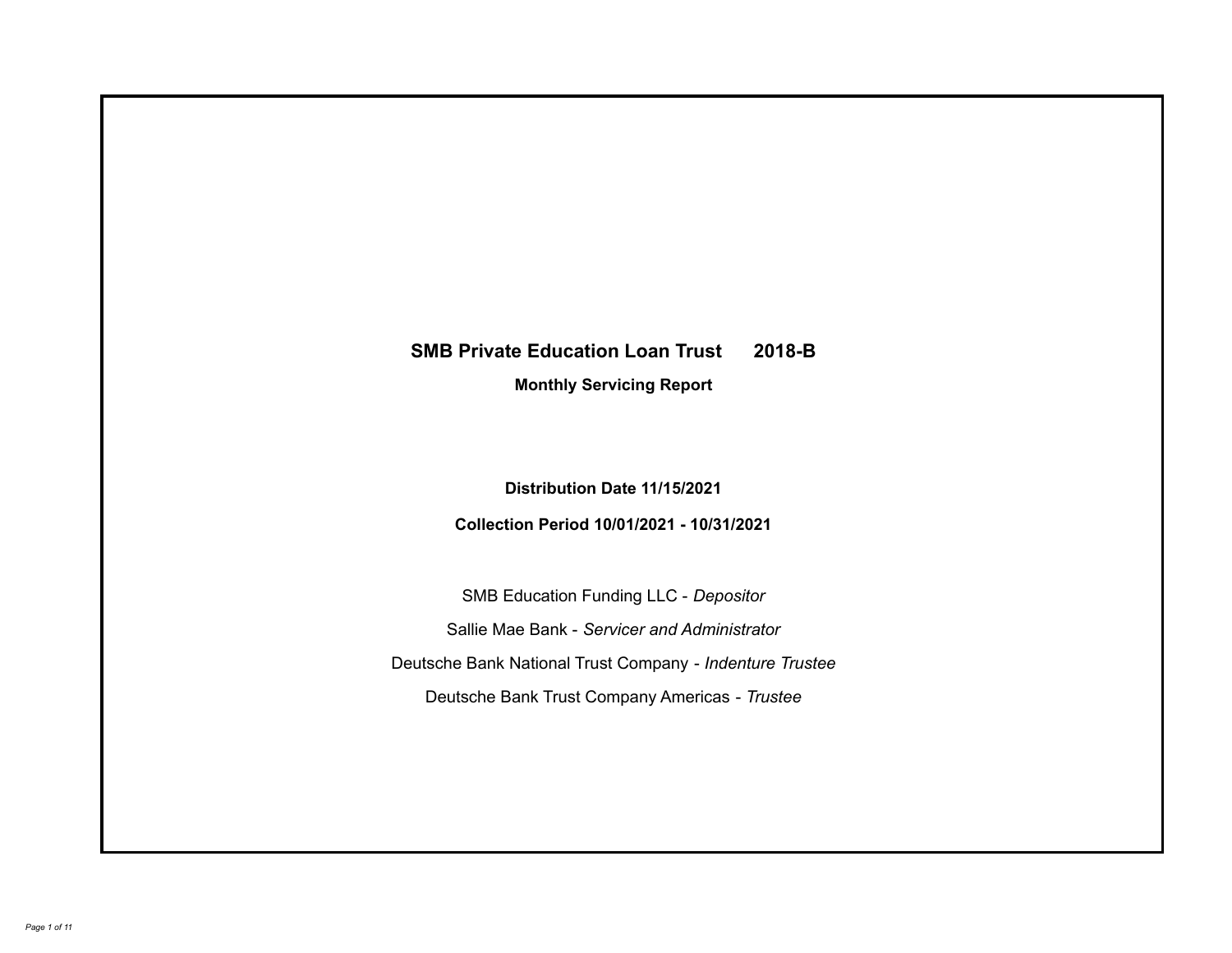A

| А | <b>Student Loan Portfolio Characteristics</b>                  |                                                 | <b>Settlement Date</b><br>06/20/2018 | 09/30/2021                        | 10/31/2021                        |
|---|----------------------------------------------------------------|-------------------------------------------------|--------------------------------------|-----------------------------------|-----------------------------------|
|   | <b>Principal Balance</b><br>Interest to be Capitalized Balance |                                                 | \$711,764,068.61<br>45,061,230.34    | \$417,941,919.80<br>25,417,561.02 | \$411,455,307.87<br>23,906,764.05 |
|   | Pool Balance                                                   |                                                 | \$756,825,298.95                     | \$443,359,480.82                  | \$435,362,071.92                  |
|   | Weighted Average Coupon (WAC)                                  |                                                 | 9.50%                                | 8.14%                             | 8.13%                             |
|   | Weighted Average Remaining Term                                |                                                 | 138.18                               | 129.81                            | 129.55                            |
|   | Number of Loans                                                |                                                 | 61,394                               | 37,190                            | 36,539                            |
|   | Number of Borrowers                                            |                                                 | 59,075                               | 35,963                            | 35,335                            |
|   | Pool Factor                                                    |                                                 |                                      | 0.585814826                       | 0.575247778                       |
|   |                                                                | Since Issued Total Constant Prepayment Rate (1) |                                      | 12.22%                            | 12.24%                            |
|   |                                                                |                                                 |                                      |                                   |                                   |
| B | <b>Debt Securities</b>                                         | <b>Cusip/Isin</b>                               | 10/15/2021                           |                                   | 11/15/2021                        |
|   | A <sub>2</sub> A                                               | 78449LAB4                                       | \$189,126,895.26                     |                                   | \$185,104,501.81                  |
|   | A2B                                                            | 78449LAC2                                       | \$92,892,715.35                      |                                   | \$90,917,052.13                   |

| $\sim$<br>$\overline{ }$ | <b>Certificates</b> | <b>Cusip/Isin</b> | 10/15/2021   | 11/15/2021   |
|--------------------------|---------------------|-------------------|--------------|--------------|
|                          | Residual            | 78449L108         | \$100,000.00 | \$100,000.00 |

B 78449LAD0 \$50,500,000.00 \$50,500,000.00

| count Balances<br>,     | 10/15/2021     | 11/15/2021   |
|-------------------------|----------------|--------------|
| Reserve Account Balance | \$1,912,058.00 | 1.912.058.00 |

| <b>Asset / Liability</b>               | 10/15/2021       | 11/15/2021       |
|----------------------------------------|------------------|------------------|
| Overcollateralization Percentage       | 25.00%           | 25.00%           |
| Specified Overcollateralization Amount | \$110,839,870.21 | \$108,840,517.98 |
| Actual Overcollateralization Amount    | \$110,839,870.21 | \$108,840,517.98 |

(1) For additional information, see 'Since Issued CPR Methodology' found in section VIII of this report .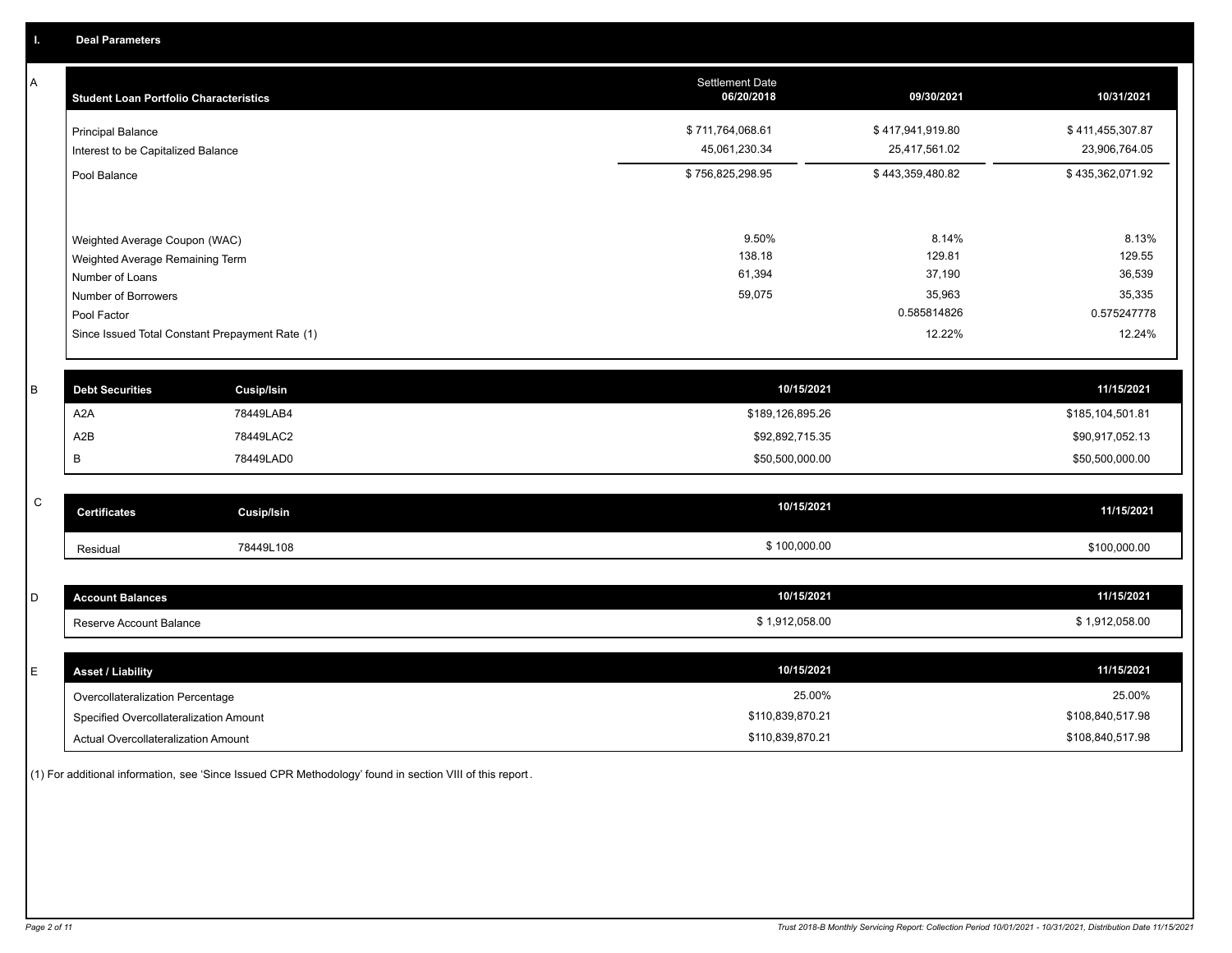# **II. 2018-B Trust Activity 10/01/2021 through 10/31/2021**

| A | <b>Student Loan Principal Receipts</b> |              |
|---|----------------------------------------|--------------|
|   | <b>Borrower Principal</b>              | 7,705,670.14 |
|   | Seller Principal Reimbursement         | 0.00         |
|   | Servicer Principal Reimbursement       | 0.00         |

| <b>Other Principal Deposits</b> | 20.340.75      |
|---------------------------------|----------------|
| <b>Total Principal Receipts</b> | \$7.726.010.89 |

## B **Student Loan Interest Receipts**

| <b>Total Interest Receipts</b>  | \$2,284,175.26 |
|---------------------------------|----------------|
| Other Interest Deposits         | 102.78         |
| Servicer Interest Reimbursement | 0.00           |
| Seller Interest Reimbursement   | 0.00           |
| Borrower Interest               | 2,284,072.48   |

| C       | <b>Recoveries on Realized Losses</b>                             | \$105,046.77    |
|---------|------------------------------------------------------------------|-----------------|
| D       | <b>Investment Income</b>                                         | \$249.38        |
| Е       | <b>Funds Borrowed from Next Collection Period</b>                | \$0.00          |
| F.      | Funds Repaid from Prior Collection Period                        | \$0.00          |
| G       | Loan Sale or Purchase Proceeds                                   | \$0.00          |
| H       | Initial Deposits to Distribution Account                         | \$0.00          |
|         | <b>Excess Transferred from Other Accounts</b>                    | \$0.00          |
| J       | <b>Borrower Benefit Reimbursements</b>                           | \$0.00          |
| K       | <b>Other Deposits</b>                                            | \$0.00          |
| L       | <b>Other Fees Collected</b>                                      | \$0.00          |
| M       | <b>AVAILABLE FUNDS</b>                                           | \$10,115,482.30 |
| N       | Non-Cash Principal Activity During Collection Period             | \$1,239,398.96  |
| $\circ$ | Aggregate Purchased Amounts by the Depositor, Servicer or Seller | \$20,443.53     |
| P       | Aggregate Loan Substitutions                                     | \$0.00          |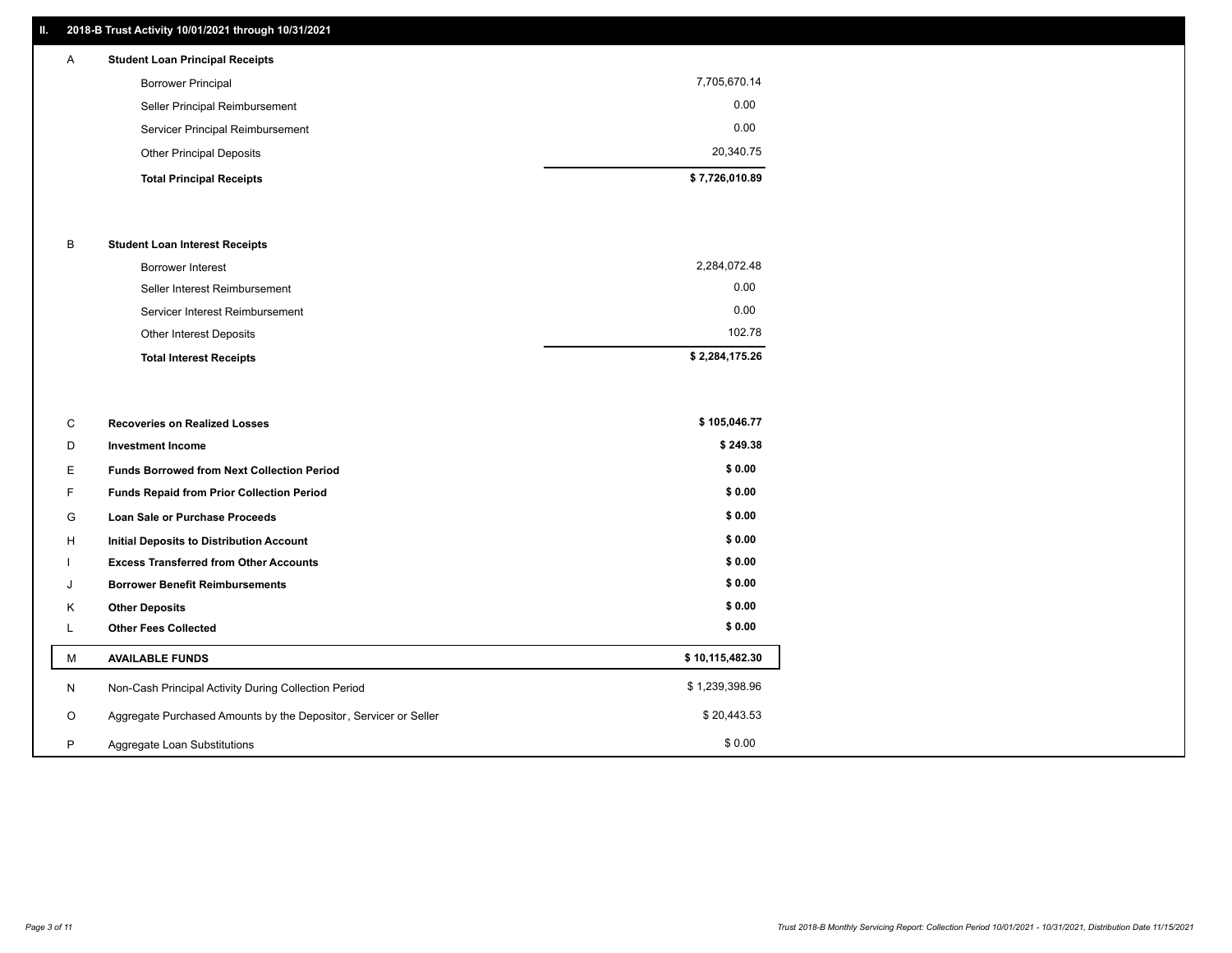|                   |                       |                          |         |                                                           | <b>Loans by Repayment Status</b> |                            |                          |         |                                                           |                |                            |
|-------------------|-----------------------|--------------------------|---------|-----------------------------------------------------------|----------------------------------|----------------------------|--------------------------|---------|-----------------------------------------------------------|----------------|----------------------------|
|                   |                       |                          |         | 10/31/2021                                                |                                  |                            |                          |         | 09/30/2021                                                |                |                            |
|                   |                       | <b>Wtd Avg</b><br>Coupon | # Loans | Principal and<br><b>Interest Accrued</b><br>to Capitalize | % of Principal                   | % of Loans in<br>Repay (1) | <b>Wtd Avg</b><br>Coupon | # Loans | Principal and<br><b>Interest Accrued</b><br>to Capitalize | % of Principal | % of Loans in<br>Repay (1) |
| INTERIM:          | IN SCHOOL             | 9.39%                    | 1,467   | \$24,035,315.78                                           | 5.521%                           | $-$ %                      | 9.34%                    | 1,679   | \$27,229,735.86                                           | 6.142%         | $-$ %                      |
|                   | <b>GRACE</b>          | 9.24%                    | 1,232   | \$20,635,018.41                                           | 4.740%                           | $-$ %                      | 9.23%                    | 1,331   | \$22,034,512.86                                           | 4.970%         | $-$ %                      |
|                   | <b>DEFERMENT</b>      | 8.90%                    | 2,591   | \$35,062,437.99                                           | 8.054%                           | $-$ %                      | 8.91%                    | 2,590   | \$34,933,534.38                                           | 7.879%         | $-$ %                      |
| <b>REPAYMENT:</b> | <b>CURRENT</b>        | 7.88%                    | 29,821  | \$334,429,804.13                                          | 76.816%                          | 94.039%                    | 7.88%                    | 30,079  | \$336,306,693.10                                          | 75.854%        | 93.637%                    |
|                   | 30-59 DAYS DELINQUENT | 8.59%                    | 437     | \$6,145,539.12                                            | 1.412%                           | 1.728%                     | 8.51%                    | 417     | \$6,123,303.07                                            | 1.381%         | 1.705%                     |
|                   | 60-89 DAYS DELINQUENT | 8.53%                    | 207     | \$3,171,021.22                                            | 0.728%                           | 0.892%                     | 8.36%                    | 214     | \$3,463,184.07                                            | 0.781%         | 0.964%                     |
|                   | 90+ DAYS DELINQUENT   | 8.44%                    | 160     | \$2,719,169.60                                            | 0.625%                           | 0.765%                     | 8.28%                    | 135     | \$2,310,070.79                                            | 0.521%         | 0.643%                     |
|                   | <b>FORBEARANCE</b>    | 8.05%                    | 624     | \$9,163,765.67                                            | 2.105%                           | 2.577%                     | 8.10%                    | 745     | \$10,958,446.69                                           | 2.472%         | 3.051%                     |
| <b>TOTAL</b>      |                       |                          | 36,539  | \$435,362,071.92                                          | 100.00%                          | 100.00%                    |                          | 37,190  | \$443,359,480.82                                          | 100.00%        | 100.00%                    |

Percentages may not total 100% due to rounding \*

1 Loans classified in "Repayment" include any loan for which interim interest only, \$25 fixed payments or full principal and interest payments are due.

|                         |                                                                                                                              |                          |         |                                                                  | <b>Loans by Borrower Status</b> |                                |                          |         |                                                                  |                | % of Loans in<br>P&I Repay (2)<br>$-$ %<br>$-$ %<br>$-$ %<br>92.359%<br>1.996%<br>1.124%<br>0.773%<br>3.748% |
|-------------------------|------------------------------------------------------------------------------------------------------------------------------|--------------------------|---------|------------------------------------------------------------------|---------------------------------|--------------------------------|--------------------------|---------|------------------------------------------------------------------|----------------|--------------------------------------------------------------------------------------------------------------|
|                         |                                                                                                                              |                          |         | 10/31/2021                                                       |                                 |                                | 09/30/2021               |         |                                                                  |                |                                                                                                              |
|                         |                                                                                                                              | <b>Wtd Avg</b><br>Coupon | # Loans | <b>Principal and</b><br><b>Interest Accrued</b><br>to Capitalize | % of Principal                  | % of Loans in<br>P&I Repay (2) | <b>Wtd Avg</b><br>Coupon | # Loans | <b>Principal and</b><br><b>Interest Accrued</b><br>to Capitalize | % of Principal |                                                                                                              |
| <b>INTERIM:</b>         | IN SCHOOL                                                                                                                    | 8.88%                    | 2,744   | \$44,746,947.72                                                  | 10.278%                         | $-$ %                          | 8.86%                    | 3,112   | \$49,320,733.58                                                  | 11.124%        |                                                                                                              |
|                         | <b>GRACE</b>                                                                                                                 | 8.86%                    | 2,316   | \$37,553,150.91                                                  | 8.626%                          | $-$ %                          | 8.86%                    | 2,490   | \$40,686,935.94                                                  | 9.177%         |                                                                                                              |
|                         | <b>DEFERMENT</b>                                                                                                             | 8.50%                    | 4,697   | \$61,748,705.54                                                  | 14.183%                         | $-$ %                          | 8.52%                    | 4,668   | \$60,935,676.97                                                  | 13.744%        |                                                                                                              |
| P&I REPAYMENT:          | <b>CURRENT</b>                                                                                                               | 7.81%                    | 25,389  | \$270,612,543.73                                                 | 62.158%                         | 92.894%                        | 7.80%                    | 25,444  | \$270,072,701.67                                                 | 60.915%        |                                                                                                              |
|                         | 30-59 DAYS DELINQUENT                                                                                                        | 8.57%                    | 420     | \$5,961,651.74                                                   | 1.369%                          | 2.046%                         | 8.51%                    | 399     | \$5,836,909.01                                                   | 1.317%         |                                                                                                              |
|                         | 60-89 DAYS DELINQUENT                                                                                                        | 8.51%                    | 198     | \$2,958,096.75                                                   | 0.679%                          | 1.015%                         | 8.34%                    | 200     | \$3,286,776.21                                                   | 0.741%         |                                                                                                              |
|                         | 90+ DAYS DELINQUENT                                                                                                          | 8.43%                    | 151     | \$2,617,209.86                                                   | 0.601%                          | 0.898%                         | 8.28%                    | 132     | \$2,261,300.75                                                   | 0.510%         |                                                                                                              |
|                         | <b>FORBEARANCE</b>                                                                                                           | 8.05%                    | 624     | \$9,163,765.67                                                   | 2.105%                          | 3.146%                         | 8.10%                    | 745     | \$10,958,446.69                                                  | 2.472%         |                                                                                                              |
| <b>TOTAL</b><br>$\star$ | Percentages may not total 100% due to rounding                                                                               |                          | 36,539  | \$435,362,071.92                                                 | 100.00%                         | 100.00%                        |                          | 37,190  | \$443,359,480.82                                                 | 100.00%        | 100.00%                                                                                                      |
|                         | 2 Loans classified in "P&I Repayment" includes only those loans for which scheduled principal and interest payments are due. |                          |         |                                                                  |                                 |                                |                          |         |                                                                  |                |                                                                                                              |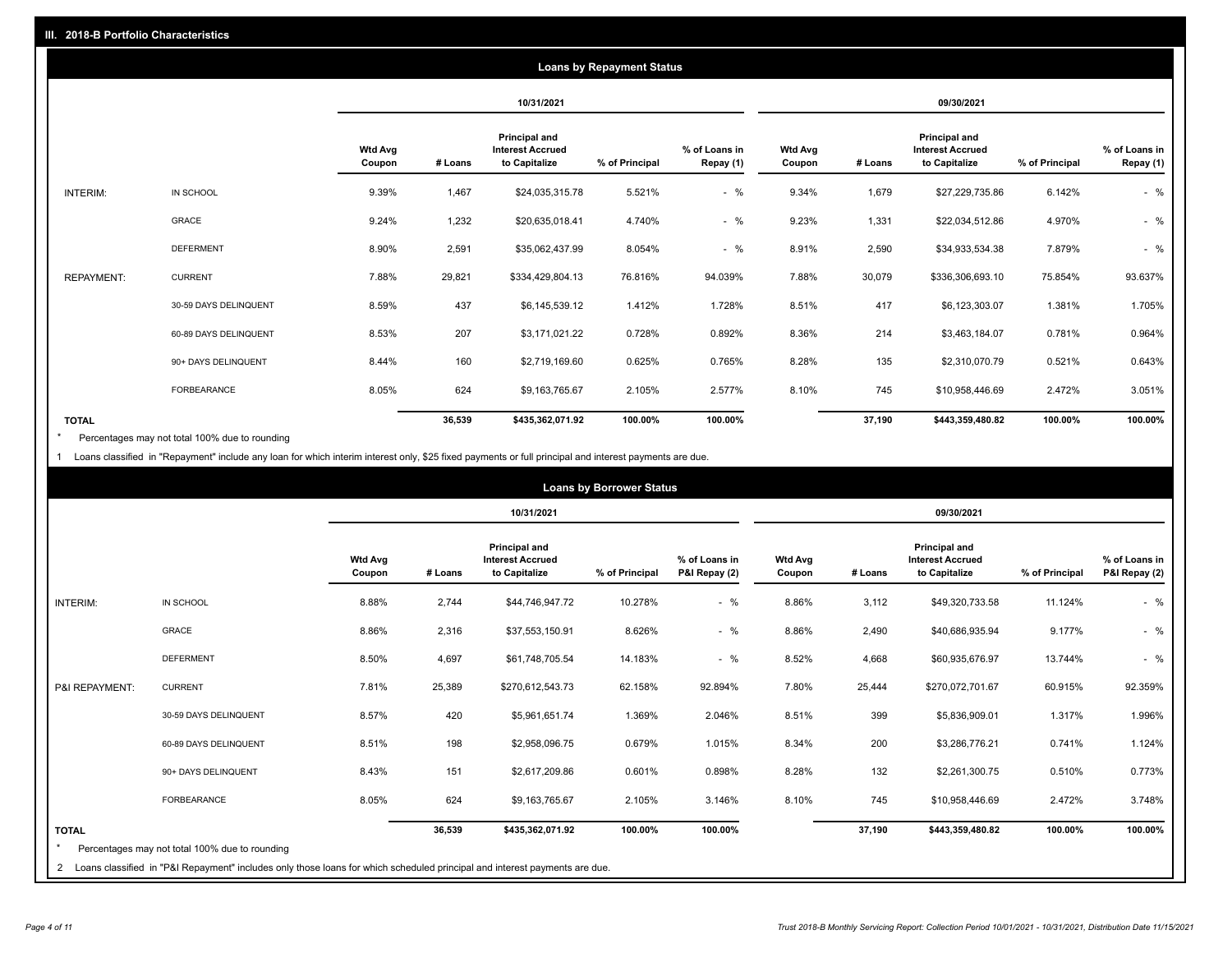|                                                                                 | 10/31/2021       | 9/30/2021        |  |
|---------------------------------------------------------------------------------|------------------|------------------|--|
| Pool Balance                                                                    | \$435,362,071.92 | \$443,359,480.82 |  |
| Total # Loans                                                                   | 36,539           | 37,190           |  |
| Total # Borrowers                                                               | 35,335           | 35,963           |  |
| Weighted Average Coupon                                                         | 8.13%            | 8.14%            |  |
| Weighted Average Remaining Term                                                 | 129.55           | 129.81           |  |
| Percent of Pool - Cosigned                                                      | 93.5%            | 93.5%            |  |
| Percent of Pool - Non Cosigned                                                  | 6.5%             | 6.5%             |  |
| Borrower Interest Accrued for Period                                            | \$2,835,638.90   | \$2,799,311.00   |  |
| <b>Outstanding Borrower Interest Accrued</b>                                    | \$27,621,693.30  | \$28,977,129.24  |  |
| Gross Principal Realized Loss - Periodic *                                      | \$615,351.40     | \$807,404.05     |  |
| Gross Principal Realized Loss - Cumulative *                                    | \$19,694,415.67  | \$19,079,064.27  |  |
| Recoveries on Realized Losses - Periodic                                        | \$105,046.77     | \$108,328.67     |  |
| Recoveries on Realized Losses - Cumulative                                      | \$2,258,516.39   | \$2,153,469.62   |  |
| Net Losses - Periodic                                                           | \$510,304.63     | \$699,075.38     |  |
| Net Losses - Cumulative                                                         | \$17,435,899.28  | \$16,925,594.65  |  |
| Non-Cash Principal Activity - Capitalized Interest                              | \$1,858,420.25   | \$581,120.10     |  |
| Since Issued Total Constant Prepayment Rate (CPR) (1)                           | 12.24%           | 12.22%           |  |
| <b>Loan Substitutions</b>                                                       | \$0.00           | \$0.00           |  |
| <b>Cumulative Loan Substitutions</b>                                            | \$0.00           | \$0.00           |  |
| <b>Unpaid Servicing Fees</b>                                                    | \$0.00           | \$0.00           |  |
| <b>Unpaid Administration Fees</b>                                               | \$0.00           | \$0.00           |  |
| <b>Unpaid Carryover Servicing Fees</b>                                          | \$0.00           | \$0.00           |  |
| Note Interest Shortfall                                                         | \$0.00           | \$0.00           |  |
| Loans in Modification                                                           | \$24,337,834.36  | \$24,445,006.73  |  |
| % of Loans in Modification as a % of Loans in Repayment (P&I)                   | 8.63%            | 8.69%            |  |
| % Annualized Gross Principal Realized Loss - Periodic as a %                    | 2.62%            | 3.44%            |  |
| of Loans in Repayment (P&I) * 12                                                |                  |                  |  |
| % Gross Principal Realized Loss - Cumulative as a % of<br>Original Pool Balance | 2.60%            | 2.52%            |  |

\* In accordance with the Servicer's current policies and procedures, after September 1, 2017 loans subject to bankruptcy claims generally will not be reported as a charged- off unless and until they are delinquent for 120

(1) For additional information, see 'Since Issued CPR Methodology' found in section VIII of this report .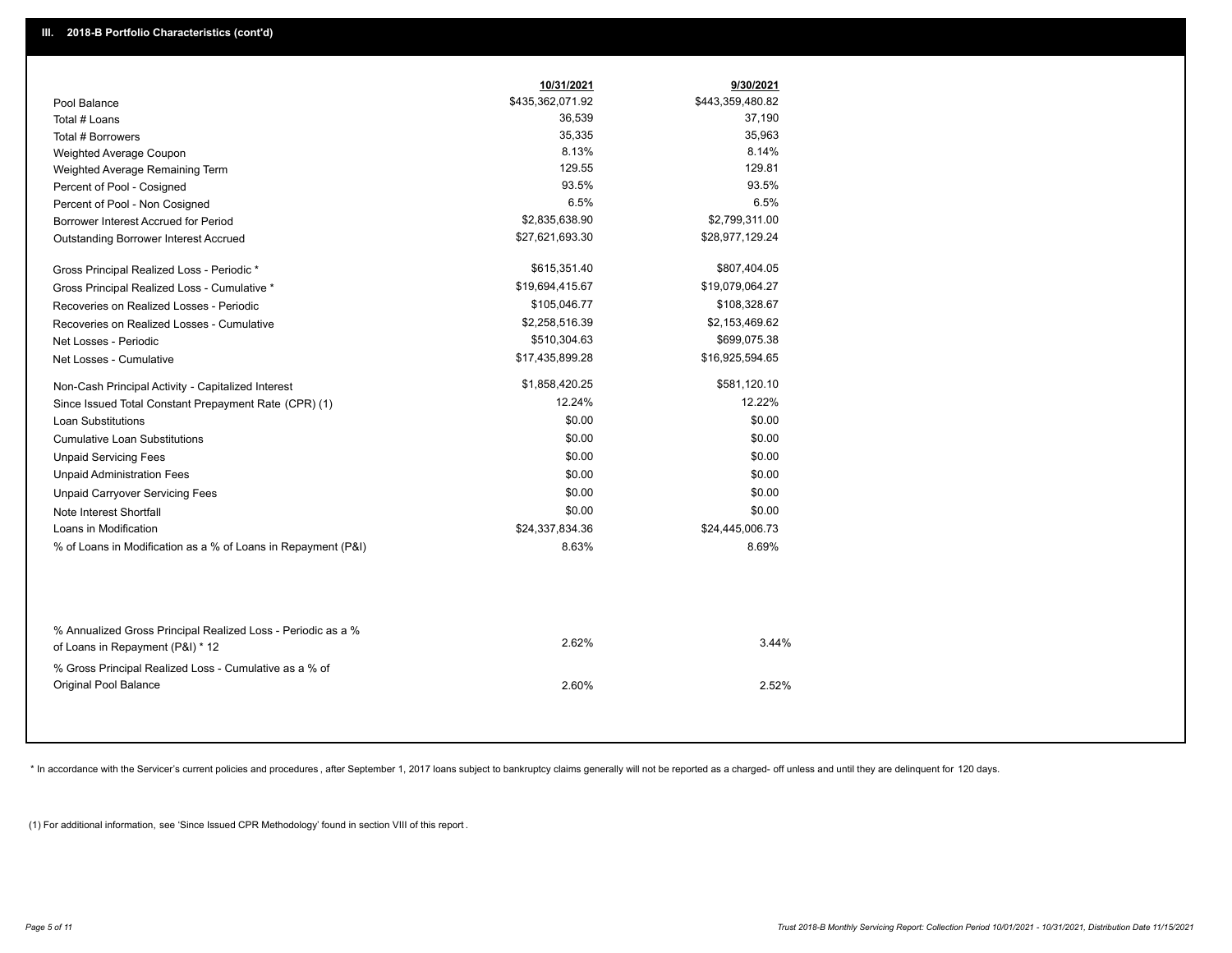## **Loan Program**

A

|                                    | Weighted<br>Average | # LOANS  | <b>\$ AMOUNT</b> | $%$ *    |
|------------------------------------|---------------------|----------|------------------|----------|
| - Smart Option Interest-Only Loans | 7.04%               | 8,169    | \$69,274,991.65  | 15.912%  |
| - Smart Option Fixed Pay Loans     | 8.12%               | 9,105    | \$130,044,096.30 | 29.870%  |
| - Smart Option Deferred Loans      | 8.46%               | 19.265   | \$236,042,983.97 | 54.218%  |
| - Other Loan Programs              | $0.00\%$            | $\Omega$ | \$0.00           | 0.000%   |
| <b>Total</b>                       | 8.13%               | 36,539   | \$435,362,071.92 | 100.000% |

\* Percentages may not total 100% due to rounding

B

C

**Index Type**

|                       | Weighted<br>Average | # LOANS  | <b>\$ AMOUNT</b> | % *      |
|-----------------------|---------------------|----------|------------------|----------|
| - Fixed Rate Loans    | 8.96%               | 10,483   | \$139,579,242.35 | 32.060%  |
| - LIBOR Indexed Loans | 7.74%               | 26.056   | \$295,782,829.57 | 67.940%  |
| - Other Index Rates   | $0.00\%$            | $\Omega$ | \$0.00           | 0.000%   |
| <b>Total</b>          | 8.13%               | 36,539   | \$435,362,071.92 | 100.000% |

\* Percentages may not total 100% due to rounding

# **Weighted Average Recent FICO**

| $0 - 639$            | 2,059       | \$24,928,294.47  | 5.726%    |
|----------------------|-------------|------------------|-----------|
| 640 - 669            | 2,125       | \$24,709,867.30  | 5.676%    |
| 670 - 699            | 3,655       | \$45,112,800.86  | 10.362%   |
| 700 - 739            | 7,672       | \$95,853,617.48  | 22.017%   |
| $740 +$              | 21,028      | \$244,757,491.81 | 56.219%   |
| $N/A$ <sub>(1)</sub> | $\mathbf 0$ | \$0.00           | $0.000\%$ |
| <b>Total</b>         | 36,539      | \$435,362,071.92 | 100.000%  |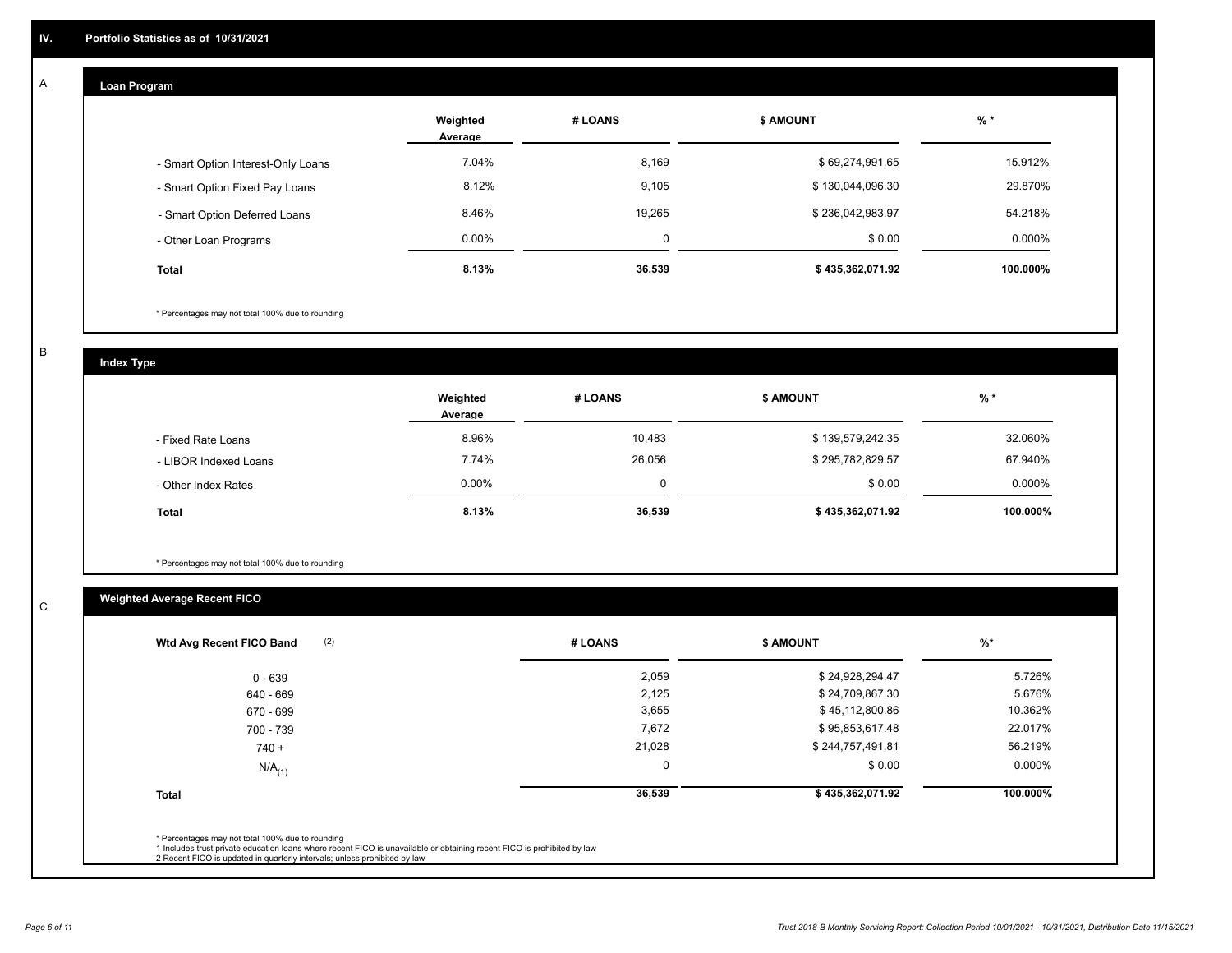| V. |                                       | 2018-B Reserve Account and Principal Distribution Calculations                       |                  |  |
|----|---------------------------------------|--------------------------------------------------------------------------------------|------------------|--|
| А. |                                       | <b>Reserve Account</b>                                                               |                  |  |
|    |                                       | Specified Reserve Account Balance                                                    | \$1,912,058.00   |  |
|    | <b>Actual Reserve Account Balance</b> |                                                                                      | \$1,912,058.00   |  |
| В. | <b>Principal Distribution Amount</b>  |                                                                                      |                  |  |
|    | i.                                    | Class A Notes Outstanding                                                            | \$282,019,610.61 |  |
|    | ii.                                   | Pool Balance                                                                         | \$435,362,071.92 |  |
|    | iii.                                  | First Priority Principal Distribution Amount (i - ii)                                | \$0.00           |  |
|    | iv.                                   | Class A and B Notes Outstanding                                                      | \$332,519,610.61 |  |
|    | v.                                    | First Priority Principal Distribution Amount                                         | \$0.00           |  |
|    | vi.                                   | Pool Balance                                                                         | \$435,362,071.92 |  |
|    | vii.                                  | Specified Overcollateralization Amount                                               | \$108,840,517.98 |  |
|    | viii.                                 | Regular Principal Distribution Amount (if (iv > 0, (iv - v) - (vi - vii))            | \$5,998,056.67   |  |
|    | ix.                                   | Pool Balance                                                                         | \$435,362,071.92 |  |
|    | х.                                    | 10% of Initial Pool Balance                                                          | \$75,682,529.90  |  |
|    | xi.                                   | First Priority Principal Distribution Amount                                         | \$0.00           |  |
|    | xii.                                  | Regular Principal Distribution Amount                                                | \$5,998,056.67   |  |
|    | xiii.                                 | Available Funds (after payment of waterfall items A through I)                       | \$3,029,937.99   |  |
|    |                                       | xiv. Additional Principal Distribution Amount (if(vi <= x,min(xiii, vi - xi - xii))) | \$0.00           |  |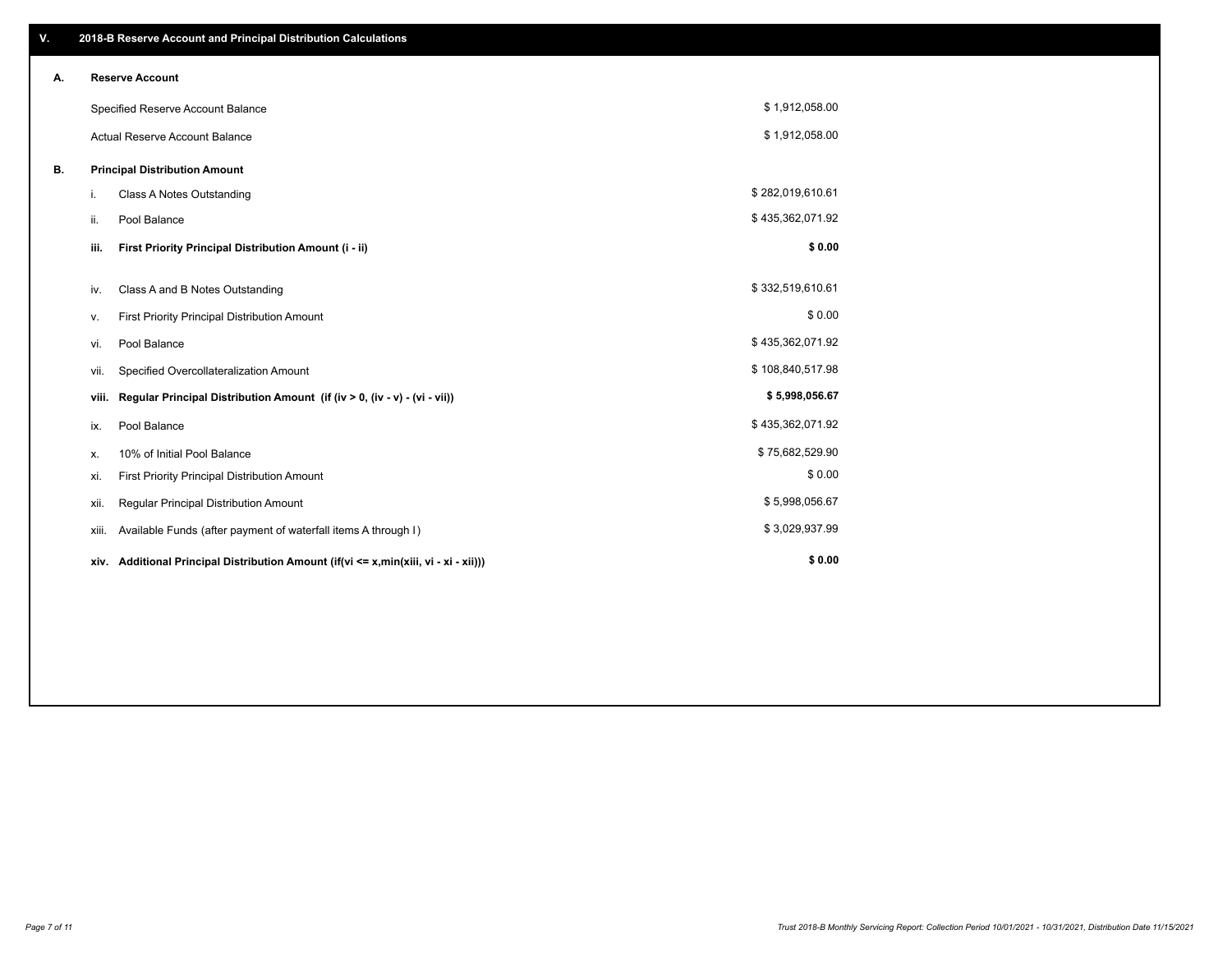|                              |                                                         | Paid           | <b>Funds Balance</b> |
|------------------------------|---------------------------------------------------------|----------------|----------------------|
| <b>Total Available Funds</b> |                                                         |                | \$10,115,482.30      |
| A                            | <b>Trustee Fees</b>                                     | \$0.00         | \$10,115,482.30      |
| B                            | <b>Servicing Fees</b>                                   | \$278,627.95   | \$9,836,854.35       |
| C                            | i. Administration Fees                                  | \$8,333.00     | \$9,828,521.35       |
|                              | ii. Unreimbursed Administrator Advances plus any Unpaid | \$0.00         | \$9,828,521.35       |
| D                            | Class A Noteholders Interest Distribution Amount        | \$632,193.36   | \$9,196,327.99       |
| E.                           | <b>First Priority Principal Payment</b>                 | \$0.00         | \$9,196,327.99       |
| F.                           | Class B Noteholders Interest Distribution Amount        | \$168,333.33   | \$9,027,994.66       |
| G                            | <b>Reinstatement Reserve Account</b>                    | \$0.00         | \$9,027,994.66       |
| H                            | Regular Principal Distribution                          | \$5,998,056.67 | \$3,029,937.99       |
|                              | <b>Carryover Servicing Fees</b>                         | \$0.00         | \$3,029,937.99       |
| J                            | Additional Principal Distribution Amount                | \$0.00         | \$3,029,937.99       |
| Κ                            | Unpaid Expenses of Trustee                              | \$0.00         | \$3,029,937.99       |
| L                            | Unpaid Expenses of Administrator                        | \$0.00         | \$3,029,937.99       |
| М                            | Remaining Funds to the Residual Certificateholders      | \$3,029,937.99 | \$0.00               |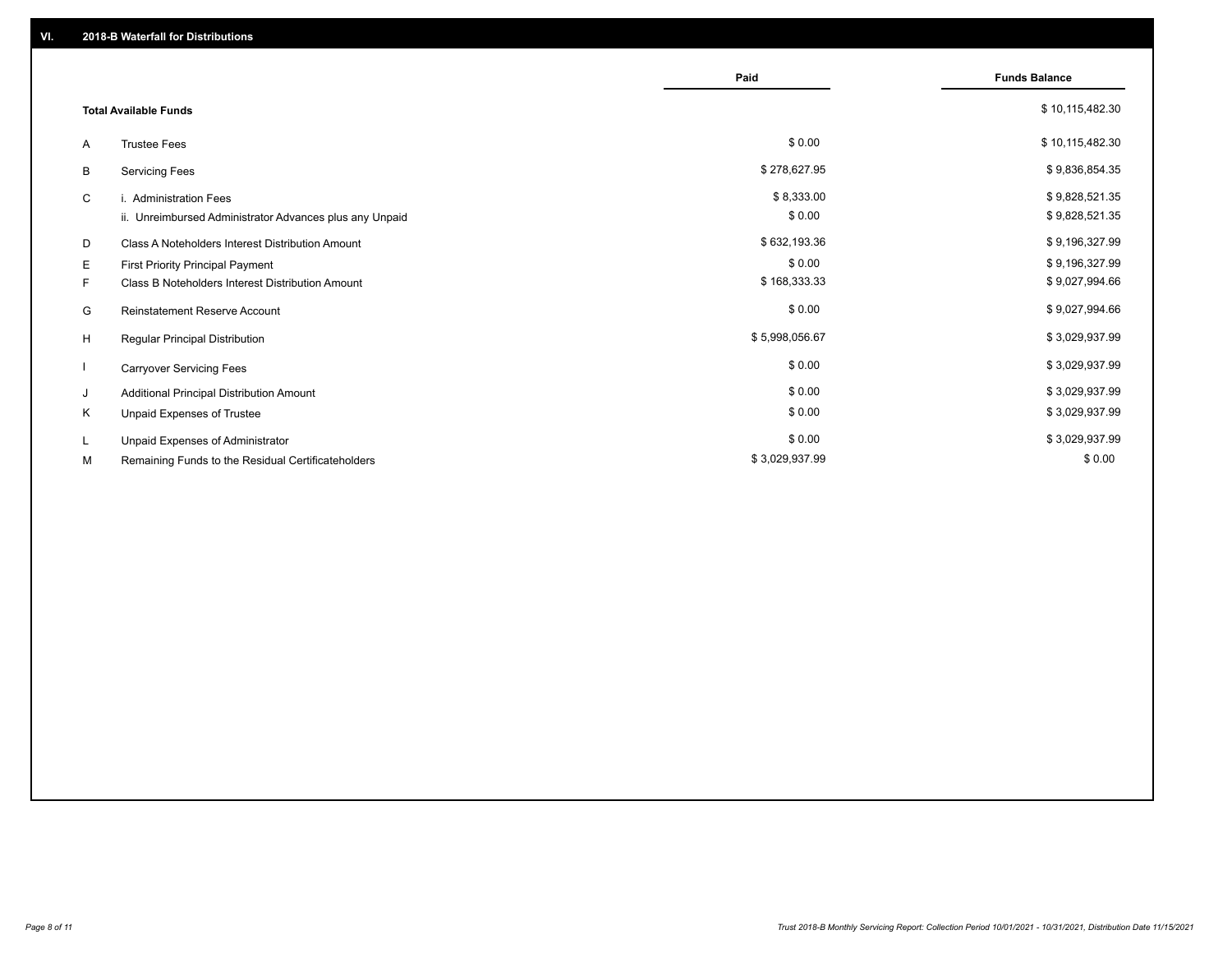| <b>Distribution Amounts</b>                                |                         |                         |                         |
|------------------------------------------------------------|-------------------------|-------------------------|-------------------------|
|                                                            | A <sub>2</sub> A        | A <sub>2</sub> B        | в                       |
| Cusip/Isin                                                 | 78449LAB4               | 78449LAC2               | 78449LAD0               |
| <b>Beginning Balance</b>                                   | \$189,126,895.26        | \$92,892,715.35         | \$50,500,000.00         |
| Index                                                      | <b>FIXED</b>            | <b>LIBOR</b>            | <b>FIXED</b>            |
| Spread/Fixed Rate                                          | 3.60%                   | 0.72%                   | 4.00%                   |
| Record Date (Days Prior to Distribution)                   | 1 NEW YORK BUSINESS DAY | 1 NEW YORK BUSINESS DAY | 1 NEW YORK BUSINESS DAY |
| Accrual Period Begin                                       | 10/15/2021              | 10/15/2021              | 10/15/2021              |
| <b>Accrual Period End</b>                                  | 11/15/2021              | 11/15/2021              | 11/15/2021              |
| Daycount Fraction                                          | 0.08333333              | 0.08611111              | 0.08333333              |
| Interest Rate*                                             | 3.60000%                | 0.81025%                | 4.00000%                |
| <b>Accrued Interest Factor</b>                             | 0.003000000             | 0.000697715             | 0.003333333             |
| <b>Current Interest Due</b>                                | \$567,380.69            | \$64,812.67             | \$168,333.33            |
| Interest Shortfall from Prior Period Plus Accrued Interest | $\mathsf{\$}$ -         | $$ -$                   | $$ -$                   |
| <b>Total Interest Due</b>                                  | \$567,380.69            | \$64,812.67             | \$168,333.33            |
| <b>Interest Paid</b>                                       | \$567,380.69            | \$64,812.67             | \$168,333.33            |
| Interest Shortfall                                         | $\mathsf{\$}$ -         | $$ -$                   | $$ -$                   |
| <b>Principal Paid</b>                                      | \$4,022,393.45          | \$1,975,663.22          | $$ -$                   |
| <b>Ending Principal Balance</b>                            | \$185,104,501.81        | \$90,917,052.13         | \$50,500,000.00         |
| Paydown Factor                                             | 0.014213404             | 0.014213404             | 0.000000000             |
| <b>Ending Balance Factor</b>                               | 0.654079512             | 0.654079512             | 1.000000000             |

\* Pay rates for Current Distribution. For the interest rates applicable to the next distribution date, please see https://www.salliemae.com/about/investors/data/SMBabrate.txt.

**VII. 2018-B Distributions**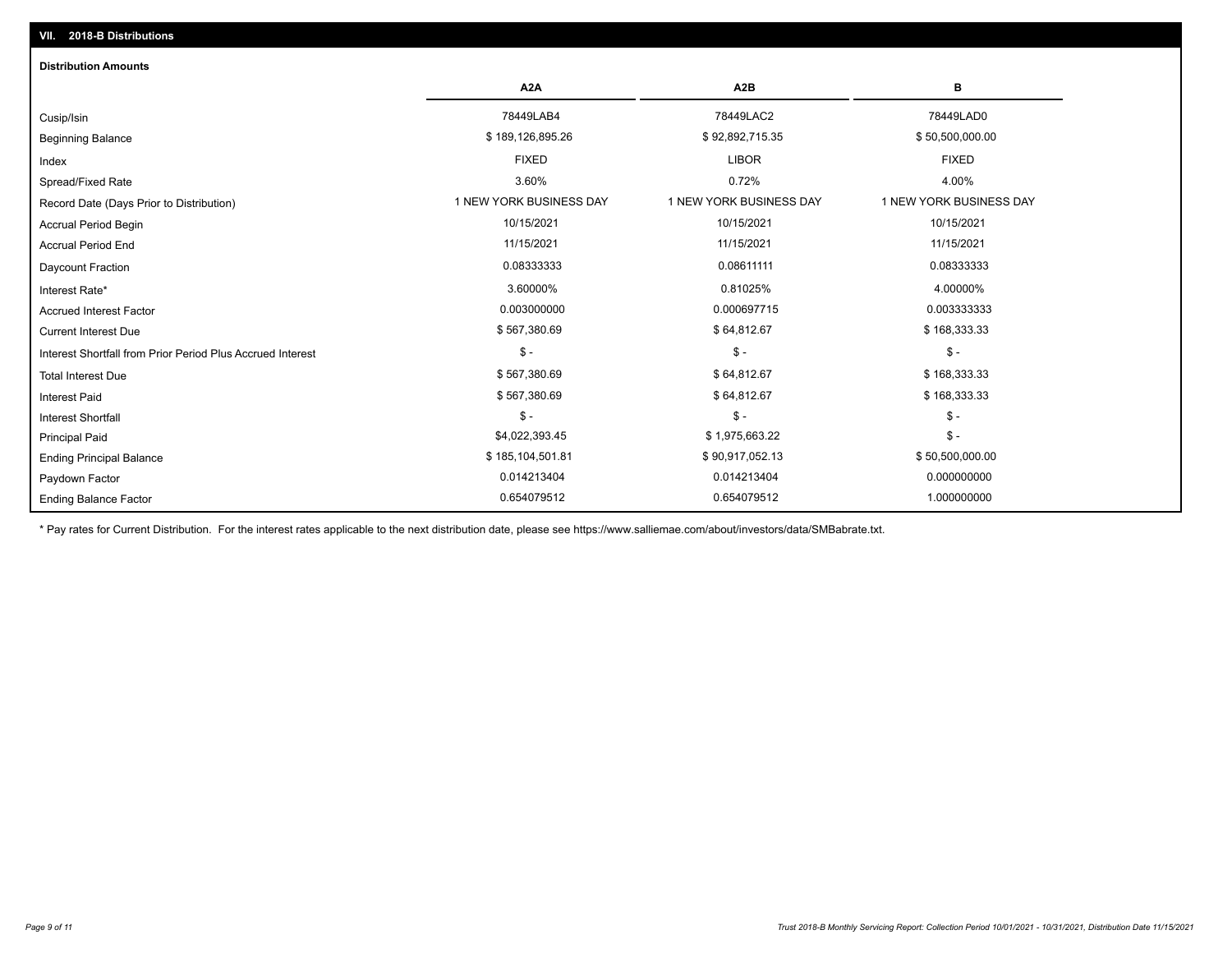### **Since Issued Total CPR**

$$
\text{total cPR} = 1 - \left(\frac{APB}{PPB}\right)^{\left(\frac{12}{MSC}\right)}
$$

APB = Actual period-end Pool Balance PPB = Projected period-end Pool Balance assuming no prepayments and no defaults Pool Balance = Sum(Principal Balance + Interest Accrued to Capitalize Balance) MSC = Months Since Cut-Off

I J Ι

#### **Since-Issued Total Constant Prepayment Rate (CPR)**

Since-Issued Total CPR measures prepayments, both voluntary and involuntary, for a trust student loan pool over the life of a transaction. For each trust distribution, the actual month-end pool balance is compared against a month-end pool balance originally projected at issuance assuming no prepayments and defaults. For purposes of Since- Issued Total CPR calculations, projected period end pool balance assumes in-school status loans have up to a six month grace period before moving to repayment, grace status loans remain in grace status until their status end date and then to move to full principal and interest repayment, loans subject to interim interest or fixed payments during their in-school and grace period continue paying interim interest or fixed payments until full